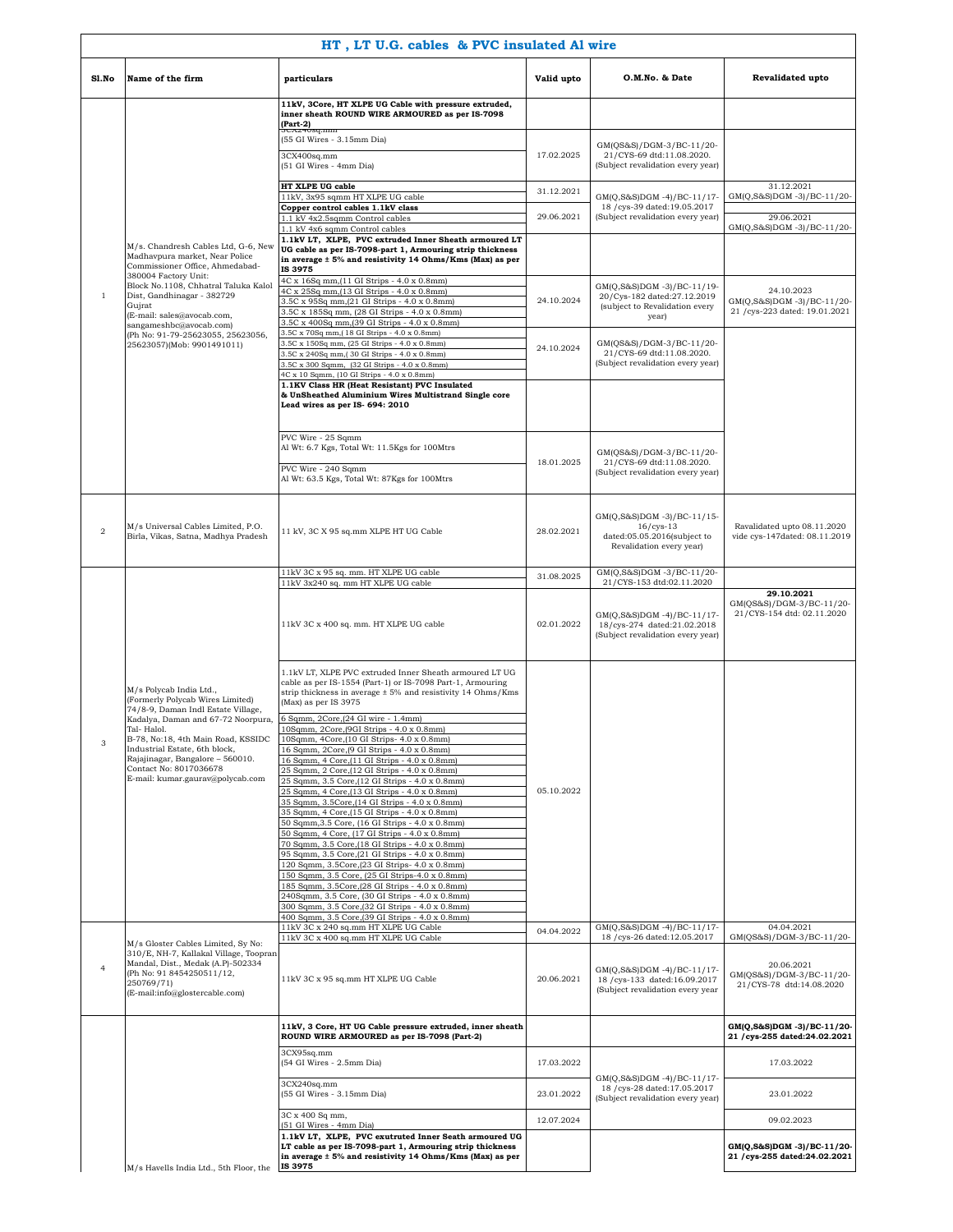|                | estate, #121-Dickenson road,<br>Bangalore-560 042, INDIA                                             | $2C \times 10$ sq mm<br>(9 GI Strips - 4.0 x 0.8mm)                         | 20.12.2021 |                                                                                                  | 20.12.2021 |
|----------------|------------------------------------------------------------------------------------------------------|-----------------------------------------------------------------------------|------------|--------------------------------------------------------------------------------------------------|------------|
| $\overline{5}$ | (Factory Unit: A-461/462 & SP-<br>215, MIA, Alwar, Rajasthan- 301 030)<br>Contact No: 9036992727 (E- | $4C \times 10$ sq mm<br>$(10 \text{ GI Strips} - 4.0 \times 0.8 \text{mm})$ | 10.01.2024 | $GM(Q,S&S)DGM - 3)/BC-11/18-$<br>19/cys-69 dated:18.07.2019<br>(Subject revalidation every year) | 09.02.2023 |
|                | mail:venkataraju.kt@havells.com)                                                                     | 16 Sqmm, 4 Core,<br>(11 GI Strips - 4.0 x 0.8mm)                            | 20.12.2021 |                                                                                                  | 20.12.2021 |
|                |                                                                                                      | 25 Sqmm, 3.5 Core,<br>$(12 \text{ GI Strips} - 4.0 \times 0.8 \text{mm})$   | 20.07.2022 |                                                                                                  | 20.07.2022 |
|                |                                                                                                      | 3.5C x 35 sq mm<br>$(14 \text{ GI Strips} - 4.0 \times 0.8 \text{mm})$      | 31.01.2024 |                                                                                                  | 09.02.2023 |
|                |                                                                                                      | $4C \times 50$ sq mm<br>(17 GI Strips - 4.0 x 0.8mm)                        | 20.12.2021 |                                                                                                  | 21.12.2021 |
|                |                                                                                                      | 3.5C x 95 sq mm<br>$(21 \text{ GI Strips} - 4.0 \times 0.8 \text{mm})$      | 10.01.2024 |                                                                                                  | 09.02.2023 |
|                |                                                                                                      | 3.5C x 150 sq mm<br>(25 GI Strips - 4.0 x 0.8mm)                            | 29.01.2024 |                                                                                                  | 09.02.2023 |
|                |                                                                                                      | 3.5C x185 sq mm<br>(28 GI Strips - 4.0 x 0.8mm)                             | 11.01.2024 |                                                                                                  | 09.02.2023 |
|                |                                                                                                      | 3.5C x 240 sq mm<br>(30 GI Strips - 4.0 x 0.8mm)                            | 10.01.2024 |                                                                                                  | 09.02.2023 |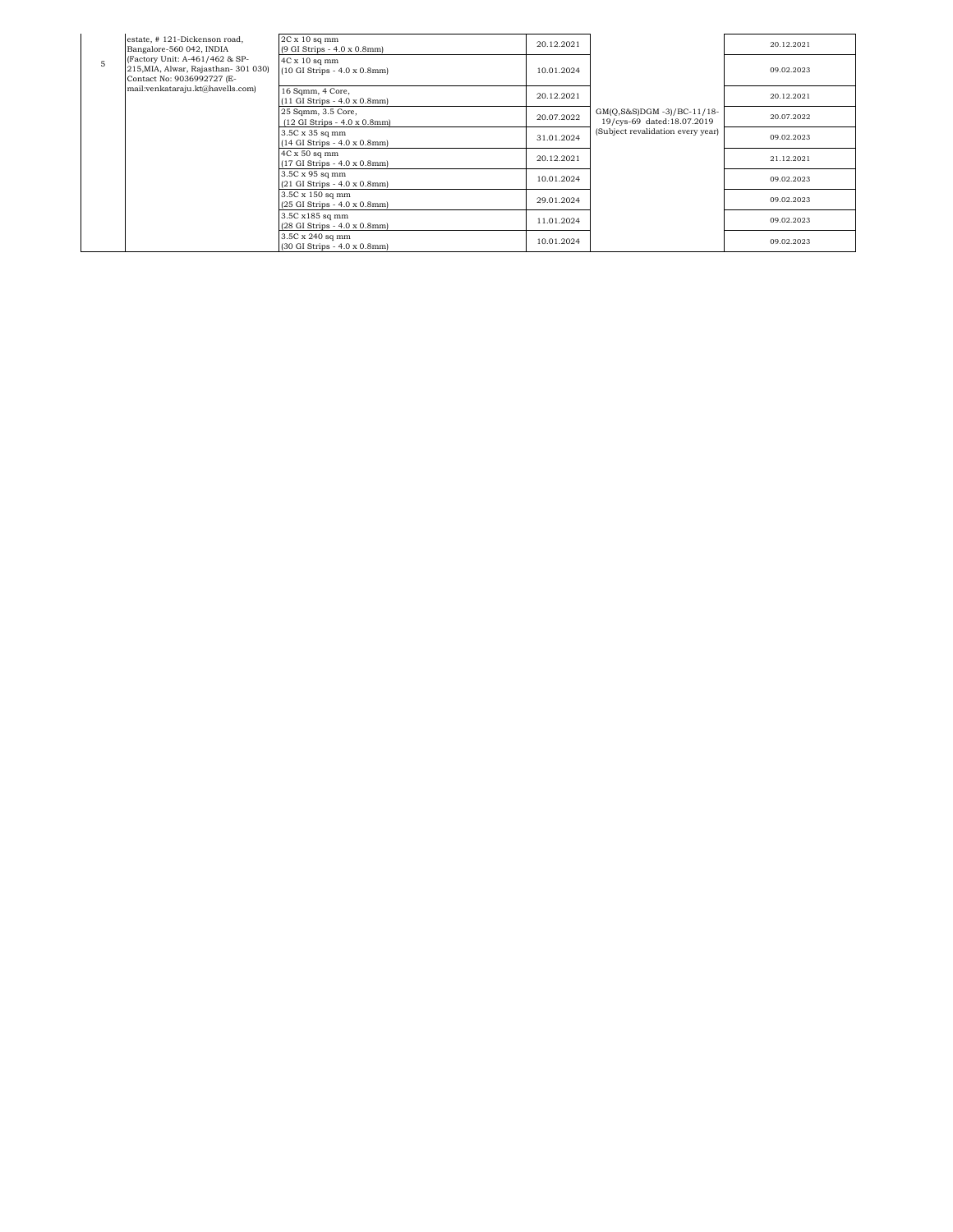| 6              | M/s Dynamic Cables Ltd., H-581-A-<br>592-A, Road No:6. VKI Area, Jaipur -<br>302013                                                                                                          | 11kV, 3 x 95 sq. mm HT XLPE UG cable<br>11kV, 3 x 240 sq. mm HT XLPE UG cable<br>11kV, 3 x 400 sq. mm HT XLPE UG cable | 12.09.2022               | GM(Q,S&S)DGM-4)/BC-11/17-<br>18 / cys-163 dated:07.10.2017<br>(Subject revalidation every year | GM(QS&S)/DGM(El)-3/BC-<br>11/20-21/CYS-163            |
|----------------|----------------------------------------------------------------------------------------------------------------------------------------------------------------------------------------------|------------------------------------------------------------------------------------------------------------------------|--------------------------|------------------------------------------------------------------------------------------------|-------------------------------------------------------|
|                |                                                                                                                                                                                              | Armoured LT UG Cable 1.1class                                                                                          | 30.06.2022               | 1:4:00 11 2020                                                                                 |                                                       |
|                |                                                                                                                                                                                              | 4C x 16sq mm                                                                                                           |                          |                                                                                                |                                                       |
|                |                                                                                                                                                                                              | 3.5C x 95sq mm                                                                                                         |                          |                                                                                                |                                                       |
|                |                                                                                                                                                                                              | 3.5C x 240sq mm                                                                                                        |                          |                                                                                                |                                                       |
|                |                                                                                                                                                                                              | 3.5C x 400sq mm                                                                                                        |                          |                                                                                                |                                                       |
|                | M/s Insucon cables & Cond(P) Ltd., #                                                                                                                                                         | 4C x 25sq mm                                                                                                           |                          |                                                                                                |                                                       |
|                | 314-A, 3rd Floor, City centre, Sansar<br>chandra Road, Jaipur-302001,                                                                                                                        | PVC Insulatec & Unsheathed Aluminium Wires, Single Core                                                                |                          | GM(Q,S&S)DGM-4)/BC-11/17-                                                                      | 30.06.2022                                            |
| $\overline{7}$ | Raj(Factory Unit: Road No:5A, F-61-                                                                                                                                                          | Multistrand 1.1kV class                                                                                                |                          | 18 / cys-72 dated:11.07.2017                                                                   | GM(QS&S)/DGM-3/BC-11/20-                              |
|                | 63, Bindayaka Industrial Area, Jaipur-                                                                                                                                                       | $1C \times 16$ sqmm<br>$1C \times 50$ sqmm                                                                             |                          | (Subject revalidation every year                                                               | 21/CYS-169 dtd:12.11.2020                             |
|                | 12)                                                                                                                                                                                          | $1C x 95$ sqmm                                                                                                         | 30.06.2022               |                                                                                                |                                                       |
|                |                                                                                                                                                                                              | 1C x120 sqmm                                                                                                           |                          |                                                                                                |                                                       |
|                |                                                                                                                                                                                              | 1C x 150 sqmm                                                                                                          |                          |                                                                                                |                                                       |
|                |                                                                                                                                                                                              | 1C x 185 sqmm                                                                                                          |                          |                                                                                                |                                                       |
|                | M/s GEMSCAB INDUSTRIES LTD.,                                                                                                                                                                 | 1C x 240 sqmm                                                                                                          |                          |                                                                                                |                                                       |
|                | No: 40, Rajasthani Udyog Nagar, G.T                                                                                                                                                          | 11kV 3C x 95 sq.mm HT XLPE UG Cable<br>11kV 3C x 240 sq.mm HT XLPE UG Cable                                            | 12.05.2021<br>10.05.2021 | GM(Q,S&S)DGM-3)/BC-11/18-<br>19/cys-159 dated:15.07.2016                                       | 12.05.2021<br>GM(QS&S)/DGM-3/BC-11/20-                |
|                | Karnal Road, Delhi-110 033                                                                                                                                                                   |                                                                                                                        |                          |                                                                                                |                                                       |
|                | (Factory unit: SP-4-868, RIICO                                                                                                                                                               |                                                                                                                        |                          |                                                                                                |                                                       |
| 8              | Industrial area, Pathredi (Bhiwadi),<br>P.O Tapukara, Dist, Alwar, Rajasthan)                                                                                                                |                                                                                                                        |                          | GM(Q,S&S)DGM-3)/BC-11/18-                                                                      | 16.06.2021                                            |
|                | Contact No: 7230085142, 7230085143                                                                                                                                                           | 11kV 3CX400sq.mm, HT XLPE UG cable                                                                                     | 18.01.2024               | 19/cys-212 dated:12.03.2019                                                                    | GM(QS&S)/DGM-3/BC-11/20-                              |
|                | E-mail:bhiwadi@gemscab.com                                                                                                                                                                   |                                                                                                                        |                          | (Subject revalidation every year)                                                              | 21/CYS-42 dtd:18.06.2020                              |
|                |                                                                                                                                                                                              |                                                                                                                        |                          |                                                                                                |                                                       |
|                |                                                                                                                                                                                              |                                                                                                                        |                          |                                                                                                |                                                       |
|                |                                                                                                                                                                                              | 1.1kV Class HR (Heat Resistant) PVC Insulated, Copper                                                                  |                          |                                                                                                |                                                       |
|                |                                                                                                                                                                                              | Control cables as per IS-554 (Part-1)                                                                                  |                          |                                                                                                |                                                       |
|                |                                                                                                                                                                                              |                                                                                                                        |                          |                                                                                                |                                                       |
|                |                                                                                                                                                                                              |                                                                                                                        |                          |                                                                                                |                                                       |
|                |                                                                                                                                                                                              | 2 Core, 2.5 Sq mm<br>$(18$ No GI Wires $(1.4$ mm $))$                                                                  |                          |                                                                                                |                                                       |
|                | M/s Vishal cables Pvt Ltd.,<br>No:56, Gr. Floor, Ashoka Shopping                                                                                                                             | 4 Core, 2.5 Sq mm, (21 No GI Wires (1.4mm))                                                                            |                          |                                                                                                |                                                       |
|                | Centre, G.T. Hospital Complex, L.T.                                                                                                                                                          | 19 Core, 2.5 Sq mm, (36 No GI Wires (1.6mm))                                                                           | 22.04.2024               |                                                                                                |                                                       |
|                | Road, Mumbai - 400001                                                                                                                                                                        | 2 Core, 6 Sq mm, (24 No GI Wires (1.4mm)                                                                               |                          |                                                                                                |                                                       |
| 9              | Factory Unit:                                                                                                                                                                                | 4 Core, 16 Sq mm, (30 No GI Wires (1.6mm))                                                                             |                          | GM(Q,S&S)DGM -3)/ BC-11/19-<br>20/cys-64 dated:11.07.2019                                      |                                                       |
|                | Plot No: E-41, Addl. Ambernath MIDC,                                                                                                                                                         | 1.1kV LT, XLPE, PVC extruded Inner Sheath armoured UG                                                                  |                          | (Subject revalidation every year)                                                              |                                                       |
|                | Anandnagar, Ambernath East-<br>421506, Thane, Maharashtra                                                                                                                                    | LT cable as IS-7098-part 1, Armouring strip thickness in                                                               |                          |                                                                                                |                                                       |
|                | Contact No: 0251-2620077                                                                                                                                                                     | average ± 5% and resistivity 14 Ohms/Kms (Max) as per IS<br>3975                                                       |                          |                                                                                                |                                                       |
|                | (E-mail: vishalcables@gmail.com)                                                                                                                                                             | 2C x 6 Sq mm, (24 GI wire - 1.4mm)                                                                                     |                          |                                                                                                |                                                       |
|                |                                                                                                                                                                                              | 4C x 16 Sq mm,                                                                                                         |                          |                                                                                                |                                                       |
|                |                                                                                                                                                                                              | (11 GI Strips - 4.0 x 0.8mm)                                                                                           |                          |                                                                                                |                                                       |
|                |                                                                                                                                                                                              | 3.5C x 95 Sq mm,                                                                                                       | 22.04.2024               |                                                                                                |                                                       |
|                |                                                                                                                                                                                              | (21 GI Strips - 4.0 x 0.8mm)                                                                                           |                          |                                                                                                |                                                       |
|                |                                                                                                                                                                                              | 3.5C x 400 Sq mm,<br>(39 GI Strips - 4.0 x 0.8mm)                                                                      |                          |                                                                                                |                                                       |
|                |                                                                                                                                                                                              | 11kV, 3Core, HT XLPE UG Cable with pressure extruded,                                                                  |                          |                                                                                                |                                                       |
|                |                                                                                                                                                                                              | inner sheath ROUND WIRE ARMOURED as per IS-7098                                                                        |                          |                                                                                                |                                                       |
|                | M/s Torrent Cables Limited,<br>Yoginagar, Mission Road, Nadiad -<br>387002 Changed the Company name<br>to:M/s Torrent Power Limited,<br>Yoginagar, Mission Road, Nadiad -<br>387002, Gujarat | $(Part-2)$                                                                                                             |                          |                                                                                                |                                                       |
|                |                                                                                                                                                                                              | 3CX240sq.mm                                                                                                            | 05.10.2022               | GM(QS&S)/DGM-3/BC-11/19-<br>20/CYS-116 dtd:18.09.2019                                          | 05.10.2022                                            |
| 10             |                                                                                                                                                                                              | (55 GI Wires - 3.15mm Dia)                                                                                             |                          |                                                                                                | GM(QS&S)/DGM-3/BC-11/20-                              |
|                |                                                                                                                                                                                              |                                                                                                                        |                          |                                                                                                | 21/CYS-227 dtd:21.01.2021                             |
|                |                                                                                                                                                                                              | 3CX400sq.mm                                                                                                            |                          |                                                                                                | 19.01.2023                                            |
|                |                                                                                                                                                                                              | (51 GI Wires - 4mm Dia)                                                                                                | 20.05.2024               |                                                                                                | GM(QS&S)/DGM-3/BC-11/20-                              |
|                |                                                                                                                                                                                              |                                                                                                                        |                          |                                                                                                | 21/CYS-227 dtd:21.01.2021                             |
|                |                                                                                                                                                                                              | 11kV, 3Core, HT XLPE UG Cable withpressure extruded, inner                                                             |                          |                                                                                                |                                                       |
|                |                                                                                                                                                                                              | sheath ROUND WIRE ARMOURED as per IS-7098 (Part-2)                                                                     |                          |                                                                                                |                                                       |
|                |                                                                                                                                                                                              | 3CX95sq.mm                                                                                                             |                          |                                                                                                |                                                       |
|                |                                                                                                                                                                                              | (54 GI Wires - 2.5mm Dia)                                                                                              |                          |                                                                                                |                                                       |
|                | M/s Gupta Power Infrastructure Ltd.,<br>Registered Office:                                                                                                                                   |                                                                                                                        |                          | GM(QS&S)/DGM-3/BC-11/21-                                                                       |                                                       |
|                | EN-62, Sector V, 7th Floor, Salt Lake                                                                                                                                                        | 3CX240sq.mm<br>(55 GI Wires - 3.15mm Dia)                                                                              | 28.04.2026               | 22/CYS-12 dtd:28.04.2021                                                                       |                                                       |
|                | City, Kolkatta-700091.                                                                                                                                                                       |                                                                                                                        |                          | (Subject to revalidation once in 2<br>years)                                                   |                                                       |
|                | Works unit 1: IDOCD centre, khursha-                                                                                                                                                         |                                                                                                                        |                          |                                                                                                |                                                       |
|                | 752054, Odisha<br>Works unit 2: Nandanagar Industrial                                                                                                                                        | 3CX400sqmm                                                                                                             |                          |                                                                                                |                                                       |
| 11             | Estate, Kashipur-244713,                                                                                                                                                                     | (51 GI Wires - 4mm Dia)                                                                                                |                          |                                                                                                |                                                       |
|                | Uttarakhand                                                                                                                                                                                  | 1.1kV LT, XLPE PVC extruded Inner Sheath armoured UG LT                                                                |                          |                                                                                                |                                                       |
|                | E-mail: info@guptapower.com/                                                                                                                                                                 | cable as per IS-1554 (Part-1) or IS-7098 Part-1, Armouring strip                                                       |                          |                                                                                                |                                                       |
|                | rhino@guptapower.com<br>Ph No:91-33-40657348                                                                                                                                                 | thickness in average ± 5% and resistivity 14 Ohms/Kms (Max) as                                                         |                          |                                                                                                |                                                       |
|                |                                                                                                                                                                                              | per IS-3975<br>185Sqmm, 3.5 Core,                                                                                      | 28.04.2026               | GM(QS&S)/DGM-3/BC-11/21-                                                                       |                                                       |
|                |                                                                                                                                                                                              | (28 GI Strips - 4.0 x 0.8mm)                                                                                           |                          | 22/CYS-12 dtd:28.04.2021<br>(Subject to revalidation once in 2                                 |                                                       |
|                |                                                                                                                                                                                              | 240Sqmm, 3.5 Core,                                                                                                     |                          | years)                                                                                         |                                                       |
|                |                                                                                                                                                                                              | (30 GI Strips - 4.0 x 0.8mm)                                                                                           |                          |                                                                                                |                                                       |
|                |                                                                                                                                                                                              | 400Sqmm, 3.5 Core,<br>(39 GI Strips - 4.0 x 0.8mm)                                                                     | 30.05.2023               |                                                                                                |                                                       |
|                |                                                                                                                                                                                              |                                                                                                                        |                          |                                                                                                |                                                       |
|                |                                                                                                                                                                                              | Armoured XLPE insulated LT UG Cable 1.1kV Class                                                                        |                          |                                                                                                | GM(QS&S)/DGM-3/BC-11/20-<br>21/CYS-214 dtd:08.01.2021 |
|                |                                                                                                                                                                                              |                                                                                                                        |                          |                                                                                                |                                                       |
|                |                                                                                                                                                                                              |                                                                                                                        |                          |                                                                                                |                                                       |
|                |                                                                                                                                                                                              | 10 Sqmm, 4 Core                                                                                                        | 29.12.2021               |                                                                                                | 29.12.2021                                            |
|                |                                                                                                                                                                                              |                                                                                                                        |                          |                                                                                                |                                                       |
|                |                                                                                                                                                                                              | 16 Sqmm, 2 Core                                                                                                        | 17.08.2022               |                                                                                                | 17.08.2022                                            |
|                |                                                                                                                                                                                              | 16 Sqmm, 4 Core                                                                                                        | 28.12.2021               | GM(QS&S)/DGM-3/BC-11/17-                                                                       | 28.12.2021                                            |
|                |                                                                                                                                                                                              | 25 Sqmm, 4 Core                                                                                                        | 03.01.2022               | 18/CYS-137 dtd:20.09.2017                                                                      | 03.01.2022                                            |
|                |                                                                                                                                                                                              | 35 Sqmm, 3.5 Core                                                                                                      |                          |                                                                                                |                                                       |
|                |                                                                                                                                                                                              | 50 Sqmm, 3.5 Core<br>70 Sqmm, 3.5 Core                                                                                 |                          |                                                                                                |                                                       |
|                |                                                                                                                                                                                              | 95 Sqmm, 3.5 Core                                                                                                      | 17.08.2022               |                                                                                                |                                                       |
|                |                                                                                                                                                                                              | 150 Sqmm, 3.5 Core                                                                                                     |                          |                                                                                                | 17.08.2022                                            |
|                |                                                                                                                                                                                              | 185 Sqmm, 3.5 Core                                                                                                     |                          |                                                                                                |                                                       |
|                |                                                                                                                                                                                              | 240 Sqmm, 3.5 Core                                                                                                     |                          |                                                                                                |                                                       |
|                | M/s KEI Industries Ltd, Okhla industrial                                                                                                                                                     | 300 Sqmm, 3.5 Core                                                                                                     | 22.06.2022               |                                                                                                | 22.06.2022                                            |
| 12.            | Area Phase-1, New Delhi Factory Unit: SP-                                                                                                                                                    | 400 Sqmm, 3.5 Core                                                                                                     | 18.07.2022               |                                                                                                | 18.07.2022                                            |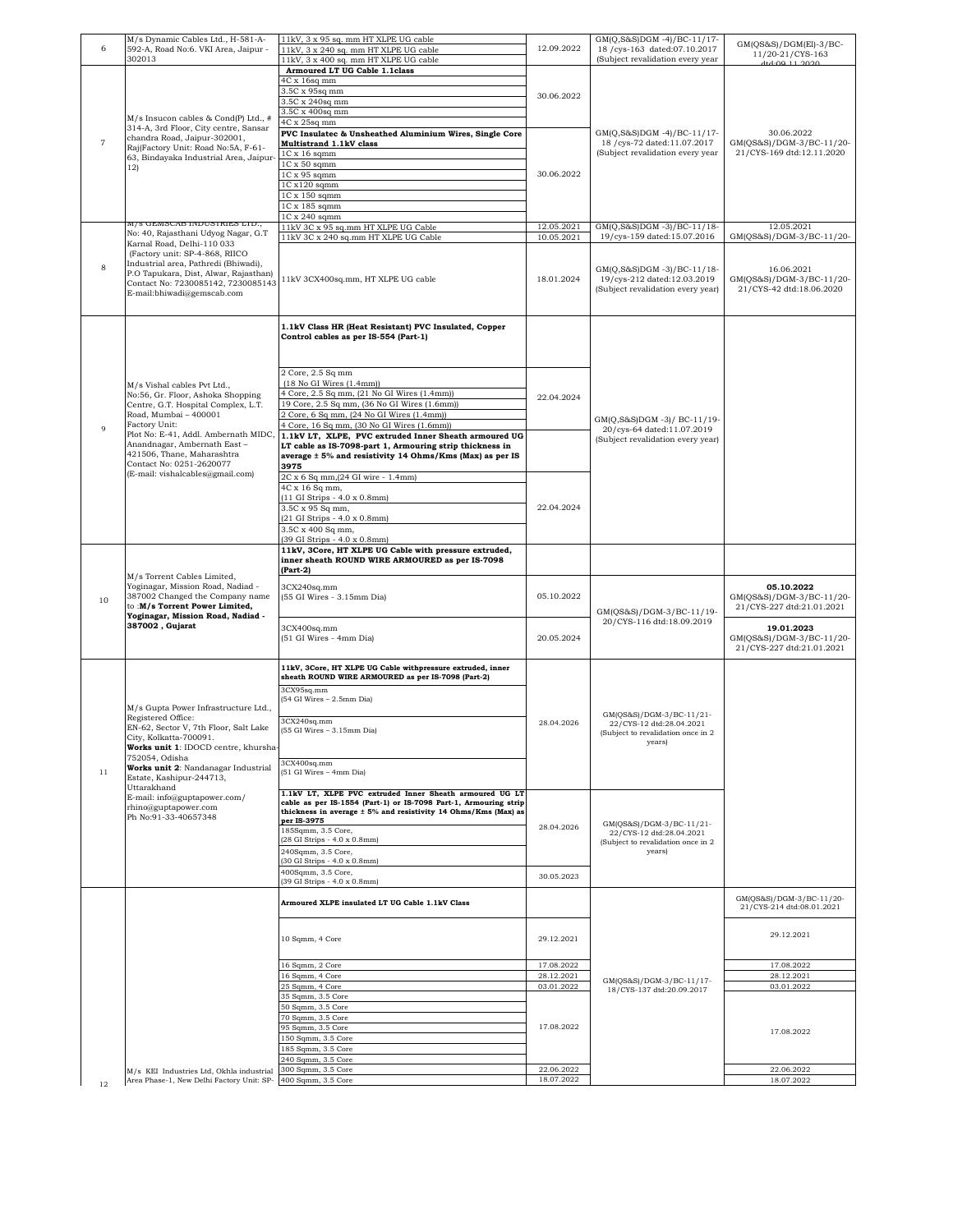|    | 919/920/922, RIICI Industrial Area,<br>Ph:III, Bhiwadi Distt. Alwar-3010109                                                                                                                                                                                                              | 11kV, 3 Core, HTUG Cable for insulations<br>High quality clean XLPE compound shall be used (Free from<br>microvoids, Moisture<br>content, ambers and contaminations) with<br>pressure extruded, inner sheath ROUND<br>WIRE ARMOURED as per IS-7098 (Part-2)<br>Armouring wires dia in average ± 2.5% and resistivity 14.0 Ohms/KM<br>(Max) as per IS-3975 |                                                          |                                                                                                 |                                                                     |
|----|------------------------------------------------------------------------------------------------------------------------------------------------------------------------------------------------------------------------------------------------------------------------------------------|-----------------------------------------------------------------------------------------------------------------------------------------------------------------------------------------------------------------------------------------------------------------------------------------------------------------------------------------------------------|----------------------------------------------------------|-------------------------------------------------------------------------------------------------|---------------------------------------------------------------------|
|    |                                                                                                                                                                                                                                                                                          | 3 x 95 Sqmm,<br>(54 GI Wires - 2.5mm Dia)                                                                                                                                                                                                                                                                                                                 | 29.06.2025<br>(Subject to                                | GM(QS&S)/DGM-3/BC-11/20-<br>21/CYS-56 dtd:03.07.2020                                            | 07.01.2023<br>GM(QS&S)/DGM-3/BC-11/20-                              |
|    |                                                                                                                                                                                                                                                                                          | 3 x 240 Sqmm,<br>(55 GI Wires - 3.15mm Dia)                                                                                                                                                                                                                                                                                                               | revalidation<br>every year)                              |                                                                                                 | 21/CYS-214 dtd:08.01.2021                                           |
|    |                                                                                                                                                                                                                                                                                          | 3x400sq mm<br>(51 GI wires - 4mm Dia)                                                                                                                                                                                                                                                                                                                     | 10.07.2022                                               |                                                                                                 | 10.07.2022<br>GM(QS&S)/DGM-3/BC-11/20-<br>21/CYS-214 dtd:08.01.2021 |
| 13 | M/s Finolex Cables Limited, 26/27,<br>Mumbai Pune Road, Pimpri, Pune-411 018 3CX95sq.mm                                                                                                                                                                                                  | 11kV, 3Core, HT XLPE UG Cable with pressure extruded, inner<br>sheath ROUND WIRE ARMOURED as per IS-7098 (Part-2)                                                                                                                                                                                                                                         | 27.11.2023<br>(Subject to<br>revalidation<br>every year) | GM(QS&S)/DGM-3/BC-11/19-<br>20/CYS-188 dtd:01.01.2020                                           |                                                                     |
|    |                                                                                                                                                                                                                                                                                          | (54 GI Wires - 2.5mm Dia)<br>11kV, 3 Core, HTUG Cable fwith                                                                                                                                                                                                                                                                                               |                                                          |                                                                                                 |                                                                     |
|    |                                                                                                                                                                                                                                                                                          | pressure extruded, inner sheeth ROUND<br>WIRE ARMOURED as per IS-7098 (Part-2)                                                                                                                                                                                                                                                                            | 03.01.2022                                               |                                                                                                 |                                                                     |
|    |                                                                                                                                                                                                                                                                                          | 3Cx95 Sqmm, (54 GI Wires - 2.5mm Dia)<br>3Cx240 Sqmm, (55 GI Wires - 3.15mm Dia)                                                                                                                                                                                                                                                                          |                                                          | GM(QS&S)/DGM-4/BC-11/18-                                                                        | 03.01.2022<br>GM(QS&S)/DGM-3/BC-11/20-                              |
|    |                                                                                                                                                                                                                                                                                          | 11kV 3 x 400 sq.mm(51 GI Wires - 4mm Dia)                                                                                                                                                                                                                                                                                                                 |                                                          | 19/CYS-27 dtd:28.05.2017                                                                        | 21/CYS-218 dtd:11.01.2021                                           |
|    |                                                                                                                                                                                                                                                                                          | 1.1kV 4 x 240 sq.mm XLPE, LT UG Cable 1.1kV class                                                                                                                                                                                                                                                                                                         | 28.03.2021                                               |                                                                                                 | 28.03.2021<br>GM(QS&S)/DGM-3/BC-11/20-<br>21/CYS-218 dtd:11.01.2021 |
|    |                                                                                                                                                                                                                                                                                          | 16 Sqmm, 4 Core,<br>$1.1\mathrm{kV}$ LT XLPE UG cable<br>(11 GI Strips - 4.0 x 0.8mm)<br>25 Sqmm, 3.5 Core,                                                                                                                                                                                                                                               |                                                          |                                                                                                 |                                                                     |
| 14 | M/s KEC International Limited(Cables<br>Division), Survey No:803, Village:<br>Godampura Taluka - Salvi Dist, Vadodara                                                                                                                                                                    | 1.1kV LT XLPE UG cable<br>(12 GI Strips - 4.0 x 0.8mm)                                                                                                                                                                                                                                                                                                    |                                                          |                                                                                                 |                                                                     |
|    | $-391520.$                                                                                                                                                                                                                                                                               | 25 Sqmm, 4 Core,<br>1.1kV LT XLPE UG cable<br>(13 GI Strips - 4.0 x 0.8mm)                                                                                                                                                                                                                                                                                |                                                          | GM(QS&S)/DGM-3/BC-11/20-<br>21CYS-217 dtd:11.01.2021                                            |                                                                     |
|    |                                                                                                                                                                                                                                                                                          | 50 Sqmm, 3.5 Core,<br>1.1kV LT XLPE UG cable<br>(16 GI Strips - 4.0 x 0.8mm)                                                                                                                                                                                                                                                                              | 08.01.2022                                               |                                                                                                 |                                                                     |
|    | M/s Fortune Art Wires & Cables Pvt Ltd.,<br>Plot No: 215/A, phase - II, IDA, Chelapally<br>Hyderabad - 500051.<br>Ph No: 8374098833.<br>E-mail: smbasha@facables.com                                                                                                                     | 50 Sqmm, 4 Core,<br>1.1kV LT XLPE UG cable<br>(17 GI Strips - 4.0 x 0.8mm)                                                                                                                                                                                                                                                                                |                                                          |                                                                                                 |                                                                     |
|    |                                                                                                                                                                                                                                                                                          | 95 Sqmm, 3.5 Core,<br>1.1kV LT XLPE UG cable<br>(21 GI Strips - 4.0 x 0.8mm)                                                                                                                                                                                                                                                                              |                                                          |                                                                                                 |                                                                     |
|    |                                                                                                                                                                                                                                                                                          | 240 Sqmm, 3.5 Core,<br>1.1kV LT XLPE UG cable<br>(30 GI Strips - 4.0 x 0.8mm)                                                                                                                                                                                                                                                                             |                                                          |                                                                                                 |                                                                     |
|    |                                                                                                                                                                                                                                                                                          | 1.1kV LT, XLPE PVC extruded Inner Sheath armoured LT UG cable as<br>per IS-1554 (Part-1) or IS-7098 Part-1, Armouring strip thickness in<br>average ± 5% and resistivity 14 Ohms/Kms (Max) as per IS 3975                                                                                                                                                 |                                                          |                                                                                                 |                                                                     |
|    |                                                                                                                                                                                                                                                                                          | 10Sqmm, 4Core, (10 GI Strips- 4.0 x 0.8mm)<br>16 Sqmm, 4 Core, (11 GI Strips - 4.0 x 0.8mm)                                                                                                                                                                                                                                                               |                                                          |                                                                                                 |                                                                     |
|    |                                                                                                                                                                                                                                                                                          | 25 Sqmm, 3.5 Core, (12 GI Strips - 4.0 x 0.8mm)<br>25 Sqmm, 4 Core, (13 GI Strips - 4.0 x 0.8mm)                                                                                                                                                                                                                                                          |                                                          |                                                                                                 |                                                                     |
| 15 |                                                                                                                                                                                                                                                                                          | 35 Sqmm, 3.5Core, (14 GI Strips - 4.0 x 0.8mm)<br>50 Sqmm, 3.5 Core, (16 GI Strips - 4.0 x 0.8mm)                                                                                                                                                                                                                                                         | 21.11.2024                                               | GM(Q,S&S)DGM -3)/ BC-11/19-<br>20/cys-205 dated:04.02.2020                                      |                                                                     |
|    |                                                                                                                                                                                                                                                                                          | 70 Sqmm, 3.5 Core, (18 GI Strips - 4.0 x 0.8mm)<br>95 Sqmm, 3.5 Core, (21 GI Strips - 4.0 x 0.8mm)                                                                                                                                                                                                                                                        |                                                          | (Subject revalidation every year)                                                               |                                                                     |
|    |                                                                                                                                                                                                                                                                                          | 120 Sqmm, 3.5Core, (23 GI Strips- 4.0 x 0.8mm)<br>150 Sqmm, 3.5 Core, (25 GI Strips-4.0 x 0.8mm)                                                                                                                                                                                                                                                          |                                                          |                                                                                                 |                                                                     |
|    |                                                                                                                                                                                                                                                                                          | 185 Sqmm, 3.5Core, (28 GI Strips - 4.0 x 0.8mm)<br>300 Sqmm, 3.5 Core, (32 GI Strips- 4.0 x 0.8mm)                                                                                                                                                                                                                                                        |                                                          |                                                                                                 |                                                                     |
|    |                                                                                                                                                                                                                                                                                          | 400 Sqmm, 3.5 Core, (39 GI Strips- 4.0 x 0.8mm)<br>1.1kV Class HR (Heat Resistant) PVC Insulated, Copper Control                                                                                                                                                                                                                                          |                                                          |                                                                                                 |                                                                     |
|    |                                                                                                                                                                                                                                                                                          | cables as per IS-554 (Part-1)<br>10Core, 2.5 Sqmm, 28 No GI Wires (1.6mm)                                                                                                                                                                                                                                                                                 | 13.12.2023                                               |                                                                                                 |                                                                     |
|    |                                                                                                                                                                                                                                                                                          | 11kV HT XLPE UG cable<br>(Round & Flat Armour)                                                                                                                                                                                                                                                                                                            |                                                          |                                                                                                 |                                                                     |
|    |                                                                                                                                                                                                                                                                                          | 3C x 400sq mm<br>3C x 240sq mm                                                                                                                                                                                                                                                                                                                            | 09.08.2022<br>22.11.2021                                 |                                                                                                 |                                                                     |
|    | M/s Laser power & Infra Pvt Ltd, 4A,<br>Pollock street, 3rd floor, Kolkata-700001<br>(Unit-1: Biprannapara, Jalan complex, P.S.                                                                                                                                                          | 1.1kV LT XLPE UG Cable<br>3.5C x 240sq mm                                                                                                                                                                                                                                                                                                                 | 14.09.2022                                               |                                                                                                 |                                                                     |
| 16 | Domjur, Hawrah-711411, Unit II: NH-6,<br>Poly Park, Dhulagori, Howrah-711302)                                                                                                                                                                                                            | 3.5C x 95sq mm<br>4C x 16sq mm                                                                                                                                                                                                                                                                                                                            | 16.11.2021                                               | GM(Q,S&S)DGM -3)/ BC-11/19-<br>20/cys-205 dated:04.02.2020                                      | 13.03.2021<br>GM(Q,S&S)DGM -3)/ BC-11/19-                           |
|    |                                                                                                                                                                                                                                                                                          | 4C x 10sq mm                                                                                                                                                                                                                                                                                                                                              | 14.09.2022                                               | (Subject revalidation every year)                                                               | 20/cys-225 dated:13.03.2020                                         |
|    |                                                                                                                                                                                                                                                                                          | 4C x 50sq mm<br>4C x 6sq mm                                                                                                                                                                                                                                                                                                                               |                                                          |                                                                                                 |                                                                     |
|    |                                                                                                                                                                                                                                                                                          | 4C x 25sq mm<br>1.1kV LT, XLPE PVC extruded Inner Sheath armoured LT UG                                                                                                                                                                                                                                                                                   |                                                          |                                                                                                 |                                                                     |
| 17 | M/s LKB Engineering Private Limited.,<br>Registered Office: 204&205, Shivam<br>House, Karmpura, Commercial Complex,<br>New Delhi-15                                                                                                                                                      | cable as per IS-1554 (Part-1) or IS-7098 Part-1, Armouring<br>strip thickness in average ± 5% and resistivity 14 Ohms/Kms<br>(Max) as per IS 3975                                                                                                                                                                                                         |                                                          | GM(Q,S&S)DGM -3)/ BC-11/20-<br>21/cys-49 dated:19.06.2020<br>(Subject revalidation every year)  |                                                                     |
|    | (Factory Unit: E-418 to E-421, Indutrial<br>Area Chopanki, Biwadi Distt.<br>Alwar(Rajasthan)-301019.                                                                                                                                                                                     | 300Sq mm, 3.5Core<br>(32GI Strips - 4.0 x 0.8mm)                                                                                                                                                                                                                                                                                                          | 05.07.2024                                               |                                                                                                 |                                                                     |
| 18 | M/s SPM Power & Telecom Pvt Ltd., Regd<br>Office: Plot NoA-28/1/12, Road No.15,<br>I.D.A., Nacharam, Hydrabad - 500076<br>(Factory Unit: Sy No.245 & 246,<br>Ramanthapur Village, Chegunta, Yelsurthy<br>Mandal)<br>Contact No:<br>91 40 29702652, 29702657<br>E-mail: info@spmcables.in | 6.35/11kV 3x95sq mm & 3x240sq mm HT XLPE UG cable                                                                                                                                                                                                                                                                                                         | 18.09.2025                                               | GM(Q,S&S)DGM -3)/ BC-11/20-<br>21/cys-135 dated:08.10.2020<br>(Subject revalidation every year) |                                                                     |
| 19 | M/s Apar Industries limited, (Unit<br>Uniflex Cables) No: 301/306,                                                                                                                                                                                                                       | 6.35/11kV HT XLPE UG Cable<br>3x95 sq.mm, 3x240sq mm & 3x400sq mm, 11kV HT XLPE U.G                                                                                                                                                                                                                                                                       | 30.07.2025                                               | GM(Q,S&S)DGM-3)/BC-11/20-<br>21/cys-140 dated:15.10.2020                                        |                                                                     |
|    | Panorama complex R.C Dutt road,                                                                                                                                                                                                                                                          | Cable                                                                                                                                                                                                                                                                                                                                                     |                                                          | (subject to revalidation every                                                                  |                                                                     |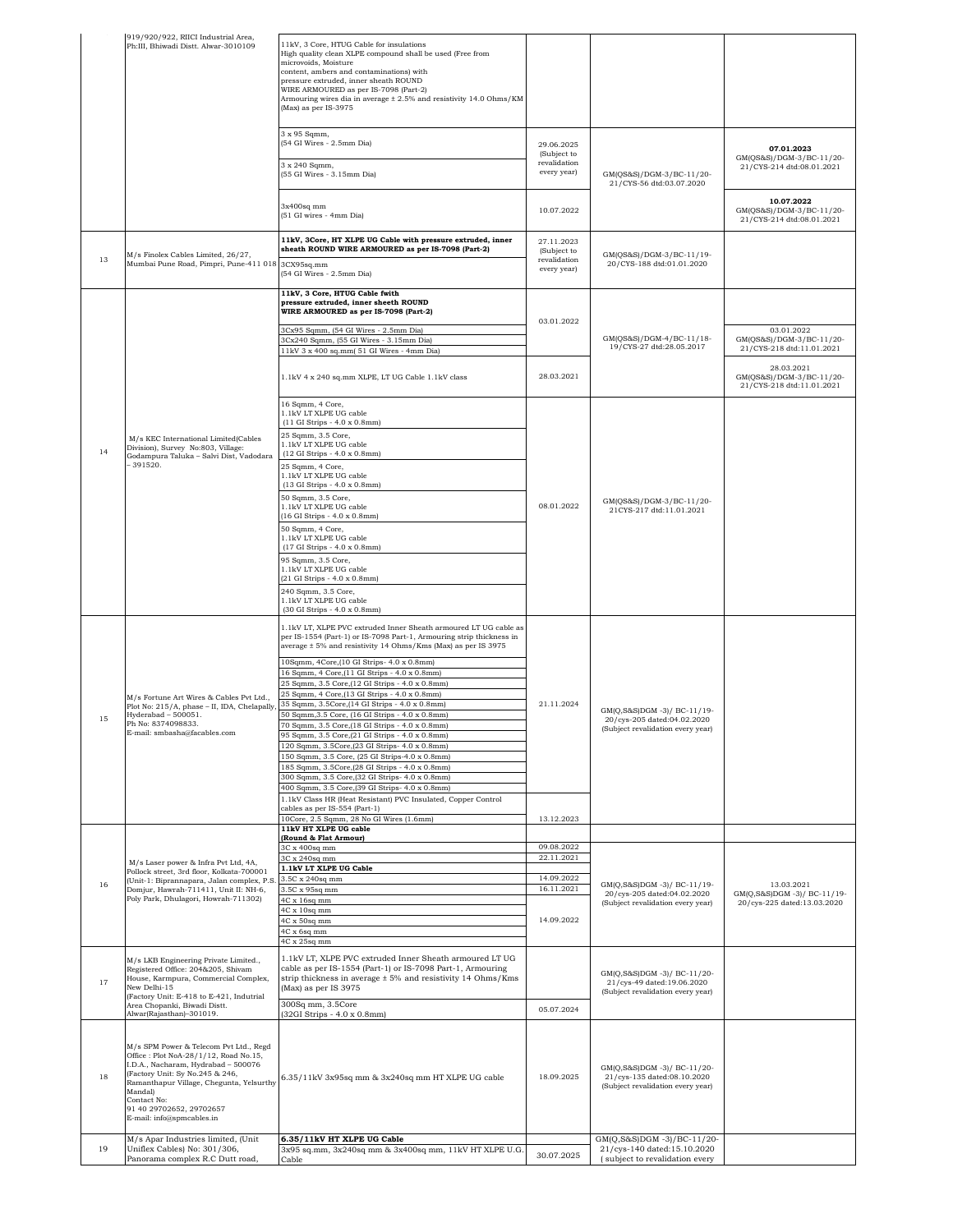| 20 | M/s Prime Cable Industries Pvt Ltd., E-<br>894, 895, D.S.I.I.D.C. Industrial Area,<br>Narela, Delhi - 110040<br>Ph No:011-27318598,<br>E-mail:info@primecabindia.com,<br>primecableindustries@gmail.com | 1.1kV XLPE or Heat resistance PVC Insulated PVC extruded inner<br>sheath Armoured LT UG Cable<br>$2C \times 10$ sqmm<br>4C x 10sq mm<br>4C x 16sq mm<br>4C x25sq mm<br>4C x 50sq mm<br>4C x 95sq mm<br>3.5C x 50sq mm<br>3.5C x 70 sq mm<br>3.5C x 95 sq mm<br>3.5C x 120 sq mm<br>3.5C x 150sq mm<br>3.5C x 240sq mm<br>1.1kV class Heat Resistant or PVC Insulated and Unsheathed<br>Aluminium Wires Multistrand Single Core Lead Wires' | 11.06.2025 | GM(Q,S&S)DGM -3)/ BC-11/20-<br>21/cys-142 dated:17.10.2020<br>(Subject revalidation every year) |  |
|----|---------------------------------------------------------------------------------------------------------------------------------------------------------------------------------------------------------|--------------------------------------------------------------------------------------------------------------------------------------------------------------------------------------------------------------------------------------------------------------------------------------------------------------------------------------------------------------------------------------------------------------------------------------------|------------|-------------------------------------------------------------------------------------------------|--|
|    |                                                                                                                                                                                                         | $1C \times 16$ sqmm                                                                                                                                                                                                                                                                                                                                                                                                                        |            |                                                                                                 |  |
|    |                                                                                                                                                                                                         | $1C \times 25$ sqmm                                                                                                                                                                                                                                                                                                                                                                                                                        |            |                                                                                                 |  |
|    |                                                                                                                                                                                                         | $1C \times 35$ sqmm                                                                                                                                                                                                                                                                                                                                                                                                                        |            |                                                                                                 |  |
|    |                                                                                                                                                                                                         | 1C x50 sqmm                                                                                                                                                                                                                                                                                                                                                                                                                                |            |                                                                                                 |  |
|    |                                                                                                                                                                                                         | $1C \times 70$ sqmm<br>$1C \times 95$ sqmm                                                                                                                                                                                                                                                                                                                                                                                                 | 30.11.2025 |                                                                                                 |  |
|    |                                                                                                                                                                                                         | 1C x 120 sqmm                                                                                                                                                                                                                                                                                                                                                                                                                              |            |                                                                                                 |  |
|    |                                                                                                                                                                                                         | 1C x 150 sqmm                                                                                                                                                                                                                                                                                                                                                                                                                              |            |                                                                                                 |  |
|    |                                                                                                                                                                                                         | 1C x 185 sqmm                                                                                                                                                                                                                                                                                                                                                                                                                              |            |                                                                                                 |  |
|    |                                                                                                                                                                                                         | 1C x 240 sqmm                                                                                                                                                                                                                                                                                                                                                                                                                              |            |                                                                                                 |  |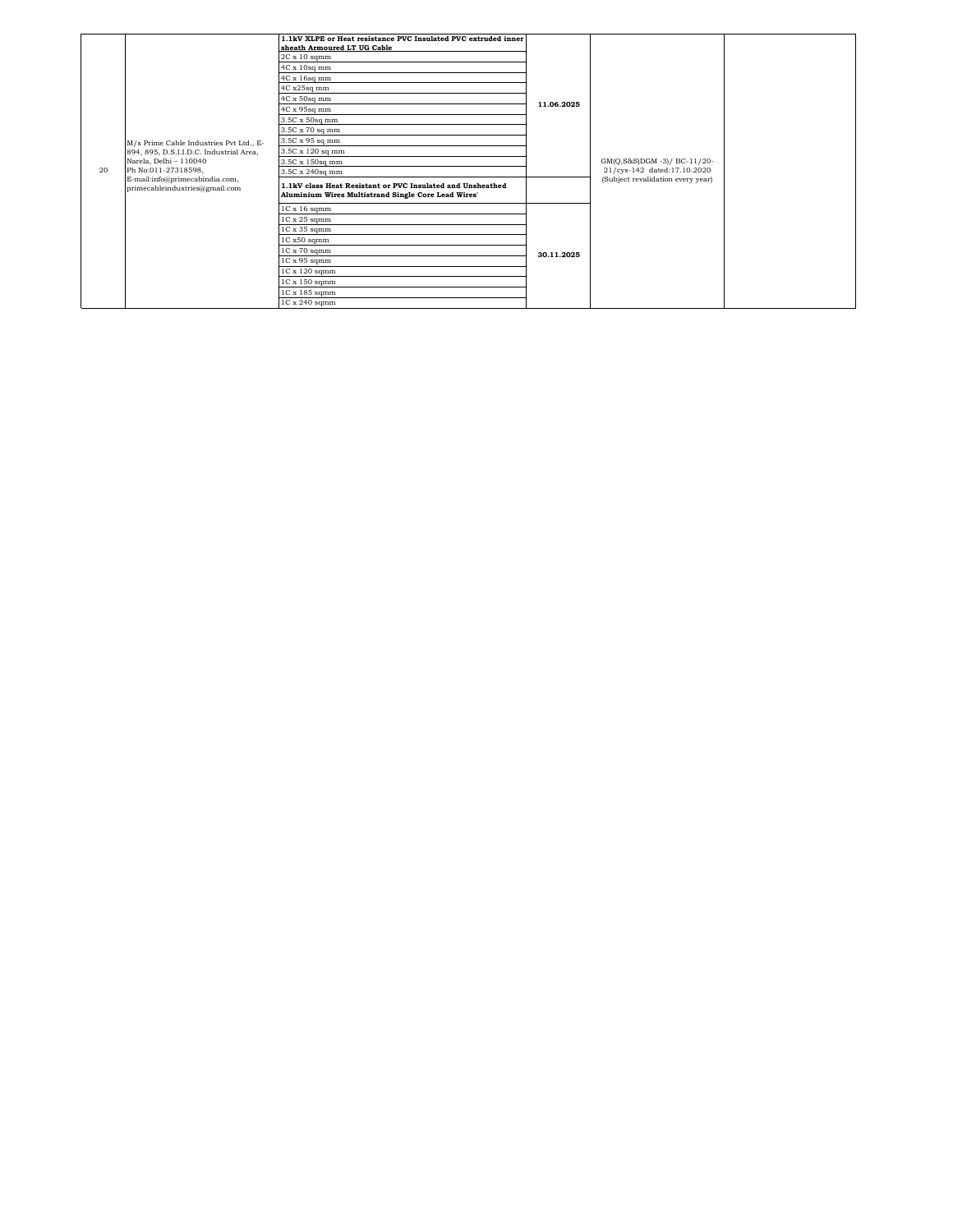| 21        | M/s Shanti Insulated Cable Co., C/o.<br>Arihant Cable Corporation, No:B-24/1,<br>JHILMIL Industrial Area, Shahdara, Delhi<br>110095 (Ph No:9311177331)                                                                                                                                                                  | 2C x 4sq mm to 3.5C x 400sq mm PVC Insulated and sheathed<br>armour cable with Aluminium conductor<br>2Cx 0.5sq mm to 4C x 185sq mm PVC insulated and sheathed<br>flexible cable of copper conductor                                                                                                                                                                                                                                                                                                                                                                                                                                                                      | 12.03.2023 | GM(Q,S&S)DGM -4)/ BC-11/18-<br>19/cys-06 dated:13.04.2018<br>(Subject revalidation every year) | 12.03.2023<br>GM(Q,S&S)DGM -3)/ BC-11/20-<br>21/cys-201 dated:23.12.2020 |
|-----------|-------------------------------------------------------------------------------------------------------------------------------------------------------------------------------------------------------------------------------------------------------------------------------------------------------------------------|---------------------------------------------------------------------------------------------------------------------------------------------------------------------------------------------------------------------------------------------------------------------------------------------------------------------------------------------------------------------------------------------------------------------------------------------------------------------------------------------------------------------------------------------------------------------------------------------------------------------------------------------------------------------------|------------|------------------------------------------------------------------------------------------------|--------------------------------------------------------------------------|
| $\bf{22}$ | M/s Keli Flex Cables, C/o. Arihant Cable<br>Corporation, No: A-34, 2nd Floor, Jhimil,<br>Indl. Area, Shadara, Delhi - 110095.                                                                                                                                                                                           | 1C x 0.5sq mm to 1C x 400sq mm PVC Insulated sheathed<br>flexible cable with copper conductor<br>2C x 0.5sq mm to 24C x 0.5sq mm PVC Insulated Unsheathed<br>flexible cable with copper conductor                                                                                                                                                                                                                                                                                                                                                                                                                                                                         | 23.01.2023 | GM(Q,S&S)DGM -4)/ BC-11/18-<br>19/cys-07 dated:13.04.2018<br>(Subject revalidation every year) | 23.01.2023<br>GM(Q,S&S)DGM -3)/ BC-11/20-<br>21/cys-183 dated:09.12.2020 |
|           |                                                                                                                                                                                                                                                                                                                         | 11kV, 3Core, HT XLPE UG Cable with pressure extruded,<br>inner sheath ROUND WIRE ARMOURED as per IS-7098<br>$(Part-2)$                                                                                                                                                                                                                                                                                                                                                                                                                                                                                                                                                    |            |                                                                                                |                                                                          |
|           |                                                                                                                                                                                                                                                                                                                         | 3CX95sq.mm<br>(54 GI Wires - 2.5mm Dia)<br>3CX240sq.mm<br>(55 GI Wires - 3.15mm Dia)<br>3C x 400 Sqmm<br>(51 GI Wires - 4mm Dia)                                                                                                                                                                                                                                                                                                                                                                                                                                                                                                                                          | 10.12.2021 | GM(Q,S&S)DGM-3)/BC-11/20-<br>21/cys-186 dated:14.12.2020                                       |                                                                          |
|           | M/s SPM Power & Telecom Pvt Ltd.,<br>Regd Office: Plot No: A-28/1/12, Road                                                                                                                                                                                                                                              | 1.1kV LT, XLPE PVC exutruted Inner Sheath armoured UG LT<br>cable as per IS-1554 (Part-1) or IS-7098 Part-1, Armouring<br>stripthickness in average ± 5% and resistivity 14 Ohms/Kms<br>(Max) as per IS-3975                                                                                                                                                                                                                                                                                                                                                                                                                                                              |            |                                                                                                |                                                                          |
| 23        | No.15, I.D.A., Nacharam, Hydrabad -<br>500076<br>(Factory Unit 1: Sy No.245 & 246,<br>Ramanthapur Village, Chegunta, Yeldurthy<br>Mandal-502255, Medan Factory Unit 2:<br>Plot No: 136/2, phase II, I.D.A.,<br>Cherlapally, Hyderabad - 500051)<br>Contact No:<br>91 40 29702652, 29702657<br>E-mail: info@spmcables.in | 10 Sqmm, 4 Core,<br>(10 GI Strips - 4.0 x 0.8mm)<br>16 Sqmm, 4 Core,<br>(11 GI Strips - 4.0 x 0.8mm)<br>50 Sqmm, 3.5 Core,<br>(16 GI Strips - 4.0 x 0.8mm)<br>25 Sqmm, 4 Core,<br>(13 GI Strips - 4.0 x 0.8mm)<br>70 Sqmm, 3.5 Core,<br>(18 GI Strips - 4.0 x 0.8mm)<br>95 Sqmm, 3.5 Core,<br>(21 GI Strips - 4.0 x 0.8mm)<br>120 Sqmm, 3.5 Core,<br>(23 GI Strips - 4.0 x 0.8mm)<br>150 Sqmm, 3.5 Core,<br>(25 GI Strips - 4.0 x 0.8mm)<br>185 Sqmm, 3.5 Core,<br>(28 GI Strips - 4.0 x 0.8mm)<br>240 Sqmm, 3.5 Core,<br>(30 GI Strips - 4.0 x 0.8mm)<br>300 Sqmm, 3.5 Core,<br>(32 GI Strips - 4.0 x 0.8mm)<br>1.1kV LT, XLPE, PVC extruded Inner Sheath armoured UG LT | 07.04.2022 | GM(Q,S&S)DGM-3)/BC-11/20-<br>21/cys-02 dated:08.04.2021                                        |                                                                          |
|           |                                                                                                                                                                                                                                                                                                                         | cable as IS-7098-part 1, Armouring strip thickness in average ±<br>5% and resistivity 14 Ohms/Kms (Max) as per IS 3975<br>400 Sqmm, 3.5 Core                                                                                                                                                                                                                                                                                                                                                                                                                                                                                                                              |            |                                                                                                |                                                                          |
| 24        | M/s Vardhman Cables & Conductors.,<br>129/C, Shinoli(B.K), Taluk:Chandgad,<br>Dist: Kolhapur, Maharashtra - 416507<br>Contact No:<br>(02320) 236444/236482<br>E-mail: bharatcab@gmail.com                                                                                                                               | (39 GI Strips - 4.0 x 0.8mm)<br>16 Sqmm, 4 Core,<br>(11 GI Strips - 4.0 x 0.8mm)<br>95 Sqmm, 3.5 Core,<br>(21 GI Strips - 4.0 x 0.8mm)<br>120 Sqmm, 3.5 Core,<br>(23 GI Strips - 4.0 x 0.8mm)<br>185 Sqmm, 3.5 Core,<br>(28 GI Strips - 4.0 x 0.8mm)<br>240 Sqmm, 3.5 Core,<br>(30 GI Strips - 4.0 x 0.8mm)<br>300 Sqmm, 3.5 Core,<br>(32 GI Strips - 4.0 x 0.8mm)<br>1.1kV Class HR (Heat Resistant) PVC insulated &                                                                                                                                                                                                                                                     | 29.12.2021 | GM(QS&S)DGM(El., )-3 ) / BC-11/20-<br>21/Cys-205 dated:29.12.2020                              |                                                                          |
|           |                                                                                                                                                                                                                                                                                                                         | Unsheathed Aluminium Wires Multistrand Single core Lead<br>wires as per IS - 694: 2010                                                                                                                                                                                                                                                                                                                                                                                                                                                                                                                                                                                    |            |                                                                                                |                                                                          |
|           |                                                                                                                                                                                                                                                                                                                         | PVC Wire - 16Sqmm<br>Al Wt: 4.2 Kgs, Total Wt: 7.5Kgs for 100Mtrs<br>PVC Wire - 25Sqmm<br>Al Wt: 6.7 Kgs, Total Wt: 11.5Kgs for 100Mtrs<br>PVC Wire - 50Sqmm<br>Al Wt: 13.8 Kgs, Total Wt: 22 Kgs for 100Mtrs<br>PVC Wire - 95Sqmm<br>Al Wt: 25 Kgs, Total Wt: 36Kgs for 100Mtrs<br>PVC Wire - 120Sqmm<br>Al Wt: 32 Kgs, Total Wt: 45.5Kgs for 100Mtrs                                                                                                                                                                                                                                                                                                                    | 22.01.2026 | GM(QS&S)/DGM-3/BC-11/20-<br>21/CYS-229 dtd:22.01.2021                                          |                                                                          |
|           |                                                                                                                                                                                                                                                                                                                         | PVC Wire - 185Sqmm<br>Al Wt: 49 Kgs, Total Wt: 68Kgs for 100Mtrs<br>PVC Wire - 240Sqmm                                                                                                                                                                                                                                                                                                                                                                                                                                                                                                                                                                                    |            |                                                                                                |                                                                          |
|           |                                                                                                                                                                                                                                                                                                                         | Al Wt: 63.5 Kgs, Total Wt: 87Kgs for 100Mtrs                                                                                                                                                                                                                                                                                                                                                                                                                                                                                                                                                                                                                              |            |                                                                                                |                                                                          |
|           |                                                                                                                                                                                                                                                                                                                         | 1.1kV Class HR (Heat Resistant) PVC<br>Insulated, Copper Control cables as per IS-554 (Part-1)                                                                                                                                                                                                                                                                                                                                                                                                                                                                                                                                                                            |            |                                                                                                |                                                                          |
|           |                                                                                                                                                                                                                                                                                                                         | 2Core, 2.5Sqmm,<br>18 No GI Wires (1.4mm)                                                                                                                                                                                                                                                                                                                                                                                                                                                                                                                                                                                                                                 |            |                                                                                                |                                                                          |
|           |                                                                                                                                                                                                                                                                                                                         | 4Core, 2.5Sqmm,<br>21 No GI Wires (1.4mm)                                                                                                                                                                                                                                                                                                                                                                                                                                                                                                                                                                                                                                 |            |                                                                                                |                                                                          |
|           | M/s SBEE Cables (India), Ltd, No:29,                                                                                                                                                                                                                                                                                    | 4Core, 6Sqmm,<br>25 No GI Wires (1.6mm)                                                                                                                                                                                                                                                                                                                                                                                                                                                                                                                                                                                                                                   | 22.01.2026 | GM(QS&S)/DGM-3/BC-11/20-<br>21/CYS-229 dtd:22.01.2021                                          |                                                                          |
| 25        | J.C.W Industrial esteate Kanakapura<br>Road, B'lore-64 (Ph No: 080-<br>26662172, 26860166)                                                                                                                                                                                                                              | 4 Core, 10Sqmm,<br>28 No GI Wires (1.6mm                                                                                                                                                                                                                                                                                                                                                                                                                                                                                                                                                                                                                                  |            |                                                                                                |                                                                          |